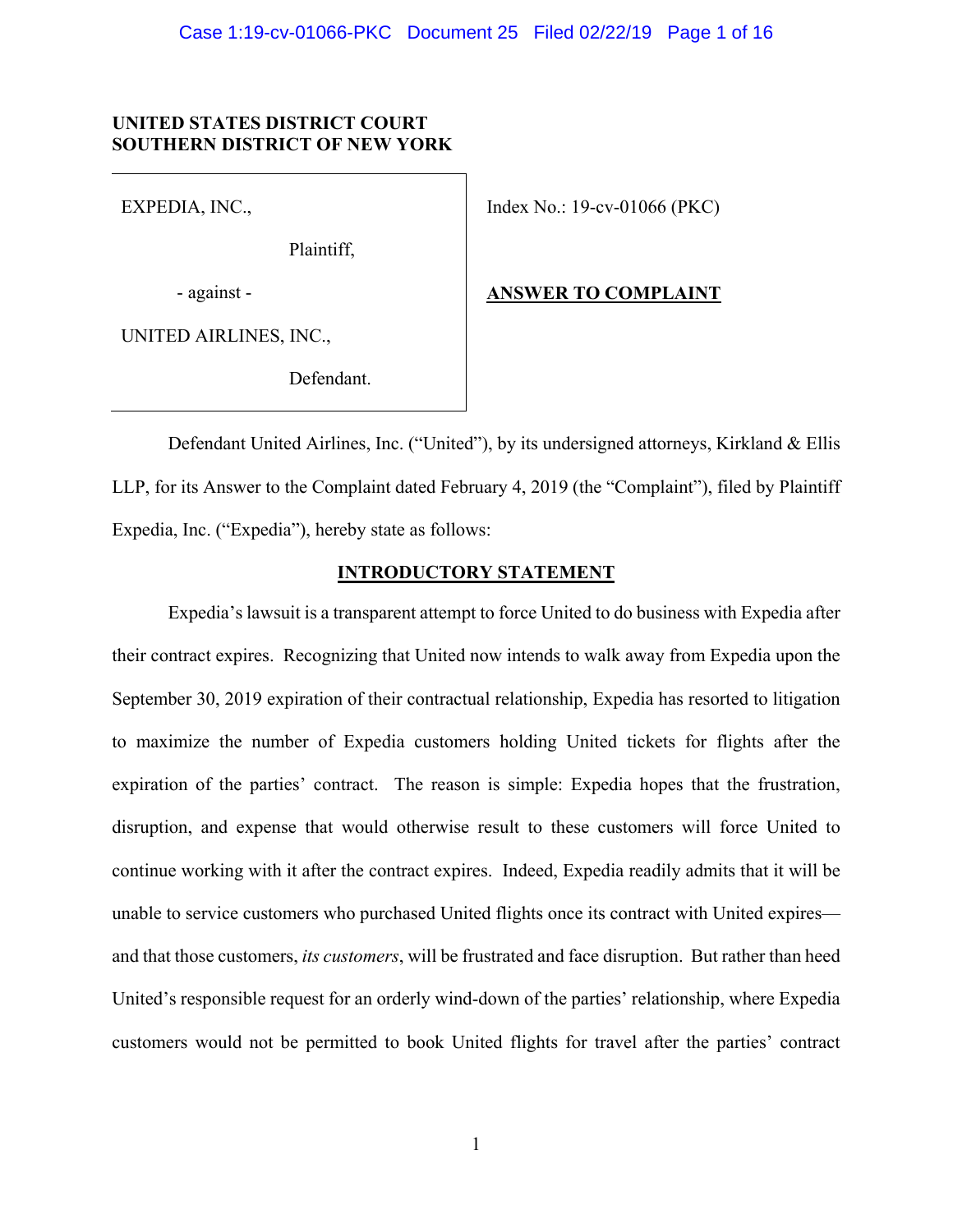## Case 1:19-cv-01066-PKC Document 25 Filed 02/22/19 Page 2 of 16

expires, Expedia resorted to litigation. There is no basis in the parties' contract or in common sense to grant Expedia the relief it seeks.

 There is no dispute that Expedia is contractually obligated to service those who book United flights through Expedia through the end of the contract. This includes, for example, helping customers change flights and reserve seats. It is likewise undisputed that Expedia *will not be able to perform these functions* once its contract with United expires on September 30, 2019. After that, United's relationship with Expedia will be over. Hundreds of thousands of people who used Expedia to book United flights for dates after their contract's expiration will accordingly be left with tickets that they cannot change. As Expedia admits, these customers will be subject to "unexpected delays, logistical burdens, and potential increased costs." (Compl. ¶ 4).

 United has been focused on this problem for months. It tried to negotiate a new contract that would take effect after their contract expired so that United travelers who booked through Expedia would not be stuck in a no-man's-land after September 30, 2019. But Expedia refused to negotiate, even as Expedia customers began in greater numbers to book flights set to depart after their contract expired—and even though Expedia, with ample opportunity to protect its customers, now claims it will be irreparably harmed by not being able to service these same customers. The reason why Expedia refused to negotiate a successor contract is straightforward: by leaving hundreds of thousands of flyers who booked United tickets through Expedia without customer service, Expedia intended to create a situation so untenable for United that United would be forced to extend the contract on terms United does not want.

 Given that there is no agreement governing post-September 30, 2019 flights, United notified Expedia that it would suspend Expedia's ability to book United flights with departures after that date. This was necessary to prevent Expedia from continuing to sell tickets to United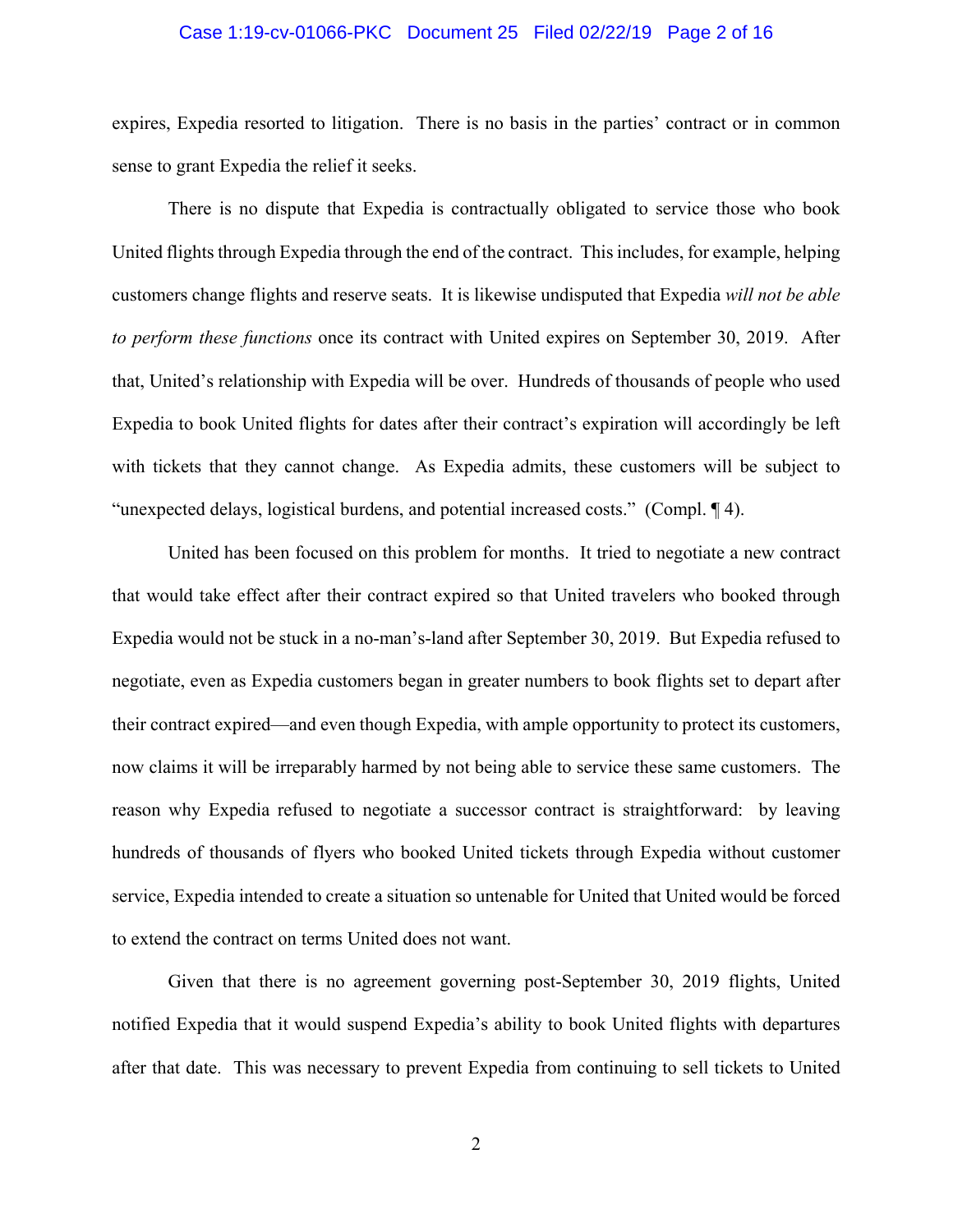## Case 1:19-cv-01066-PKC Document 25 Filed 02/22/19 Page 3 of 16

travelers for which it would have no ability to meet its contractual service obligations (and from improperly charging United fees for doing so). This case is accordingly not about some ulterior desire by United to gain "leverage" and to "pressure Expedia" in negotiations for a new contract. (*Id*. ¶ 5). To the contrary, United is planning for the *end* of its relationship with Expedia. This case is instead about an effort by United to ensure an orderly winding down of its relationship with Expedia while Expedia endeavors to use litigation to convert this relationship into an evergreen, never-ending contract. An orderly winding down of the relationship is necessary to ensure that Expedia does not issue hundreds of thousands of tickets for flights that depart after its agreement with United expires—leaving all of those customers without even basic forms of service from Expedia.

 Limiting ticketing authority to flights that depart during the duration of the parties' contract is a commonsense solution to an obvious and impeding problem, and a solution that is entirely permissible and appropriate under the parties' contract. There is no reason why Expedia should be allowed to continue issuing tickets for which it cannot meet its contractual obligation of providing customer service. Expedia's Complaint is meritless.

#### **GENERAL DENIAL**

 Except as to those allegations that United expressly admits below or those as to which United denies knowledge or information sufficient to form a belief as to their truth, United denies each and every allegation contained in Paragraphs 1 through 87 of the Complaint, including, without limitation, any footnotes, headings, and subheadings contained therein. United expressly reserves the right to amend and/or supplement this Answer.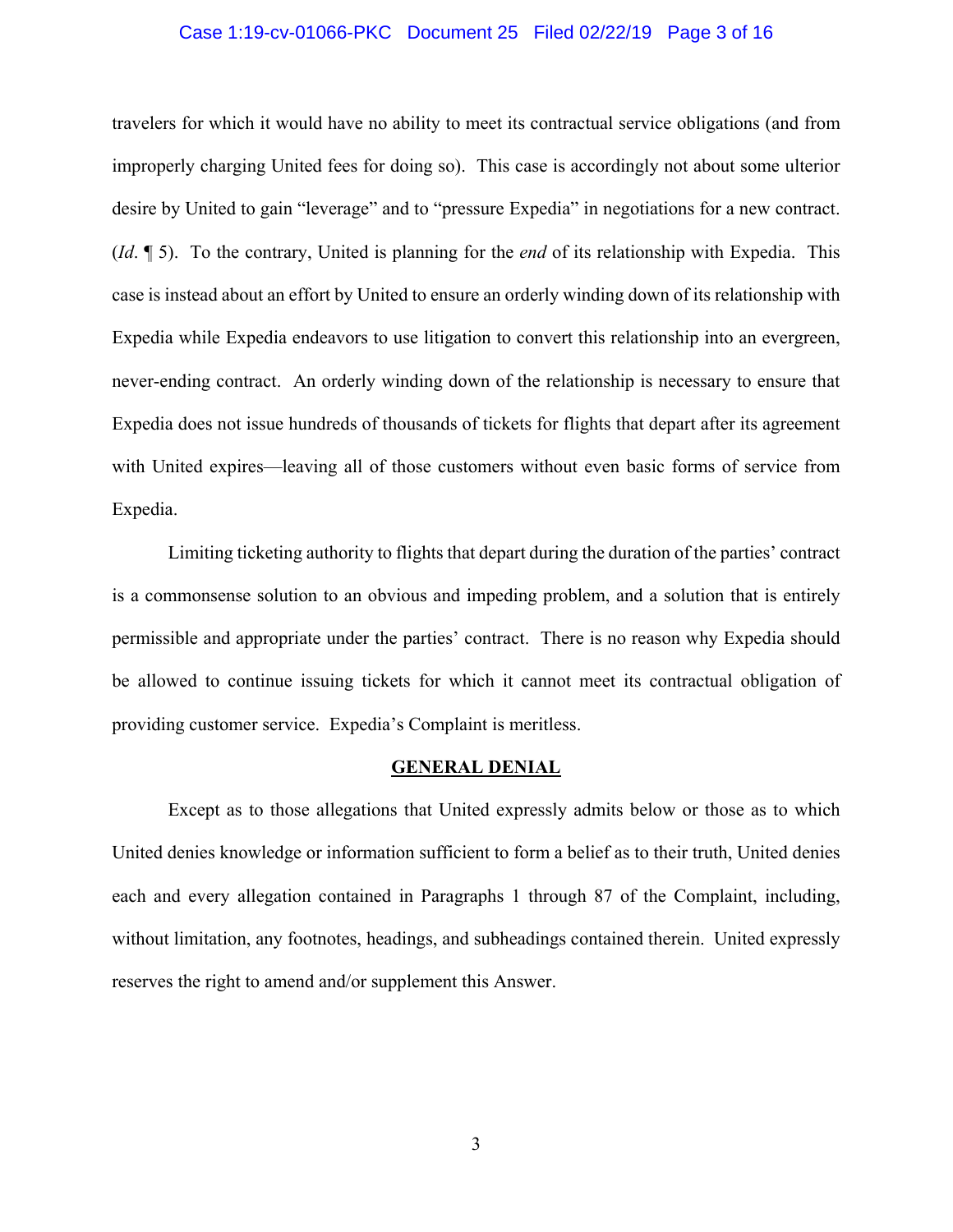### **SPECIFIC RESPONSES**

1. United admits that United and Expedia are parties to a Ticketing Agreement that terminates on September 30, 2019 and refers to the cited material for its complete content and context, but otherwise denies the allegations contained in Paragraph 1 of the Complaint and the corresponding footnote.

2. The allegations in Paragraph 2 of the Complaint purport to state a legal conclusion to which no response is required. In the event a response is required, United denies the allegations in Paragraph 2 of the Complaint, except that it admits that it has given notice to Expedia that United intends to suspend Expedia's access to fares for post-September 30, 2019 United flights and refers to the cited material for its complete content and context.

3. The allegations in Paragraph 3 of the Complaint purport to state a legal conclusion to which no response is required. In the event a response is required, United lacks knowledge or information sufficient to form a belief as to the truth of the allegations in Paragraph 3 of the Complaint and otherwise denies the allegations in Paragraph 3 of the Complaint.

4. The allegations in Paragraph 4 of the Complaint purport to state a legal conclusion to which no response is required. In the event a response is required, United denies the allegations in Paragraph 4 of the Complaint.

5. United denies the allegations in Paragraph 5 of the Complaint.

6. The allegations in Paragraph 6 of the Complaint purport to state a legal conclusion to which no response is required. In the event a response is required, United lacks knowledge or information sufficient to form a belief as to the truth of the allegations in Paragraph 6 and otherwise denies the allegations in Paragraph 6 of the Complaint.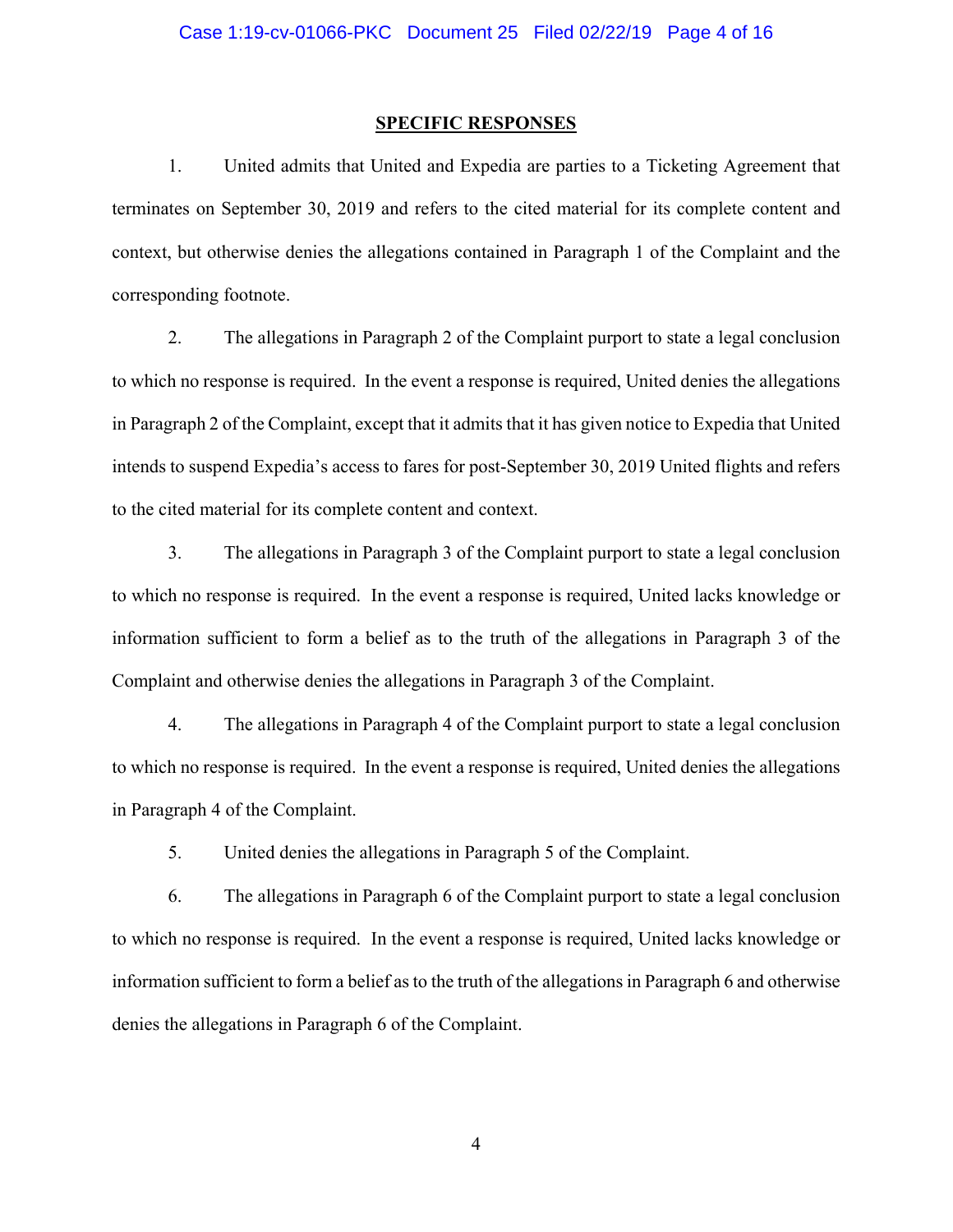## Case 1:19-cv-01066-PKC Document 25 Filed 02/22/19 Page 5 of 16

7. The allegations in Paragraph 7 of the Complaint purport to state a legal conclusion to which no response is required. In the event a response is required, United denies the allegations in Paragraph 7 of the Complaint.

8. United lacks knowledge or information sufficient to form a belief as to the truth of the allegations in Paragraph 8 of the Complaint.

9. United lacks knowledge or information sufficient to form a belief as to the truth of the allegations in Paragraph 9 of the Complaint. In the event a response is required, United denies the allegations in Paragraph 9 of the Complaint.

10. United admits the allegations in Paragraph 10 of the Complaint.

11. United denies the allegations in Paragraph 11 of the Complaint and the corresponding footnote.

12. The allegations in Paragraph 12 of the Complaint purport to state a legal conclusion to which no response is required.

13. The allegations in Paragraph 13 of the Complaint purport to state a legal conclusion to which no response is required.

14. United lacks knowledge or information sufficient to form a belief as to the truth of the allegations in Paragraph 14 of the Complaint and the corresponding footnote.

15. United lacks knowledge or information sufficient to form a belief as to the truth of the allegations in Paragraph 15 of the Complaint.

16. United lacks knowledge or information sufficient to form a belief as to the truth of the allegations in Paragraph 16 of the Complaint, except that United admits that Expedia has a contractual obligation to service customers who book United flights through Expedia.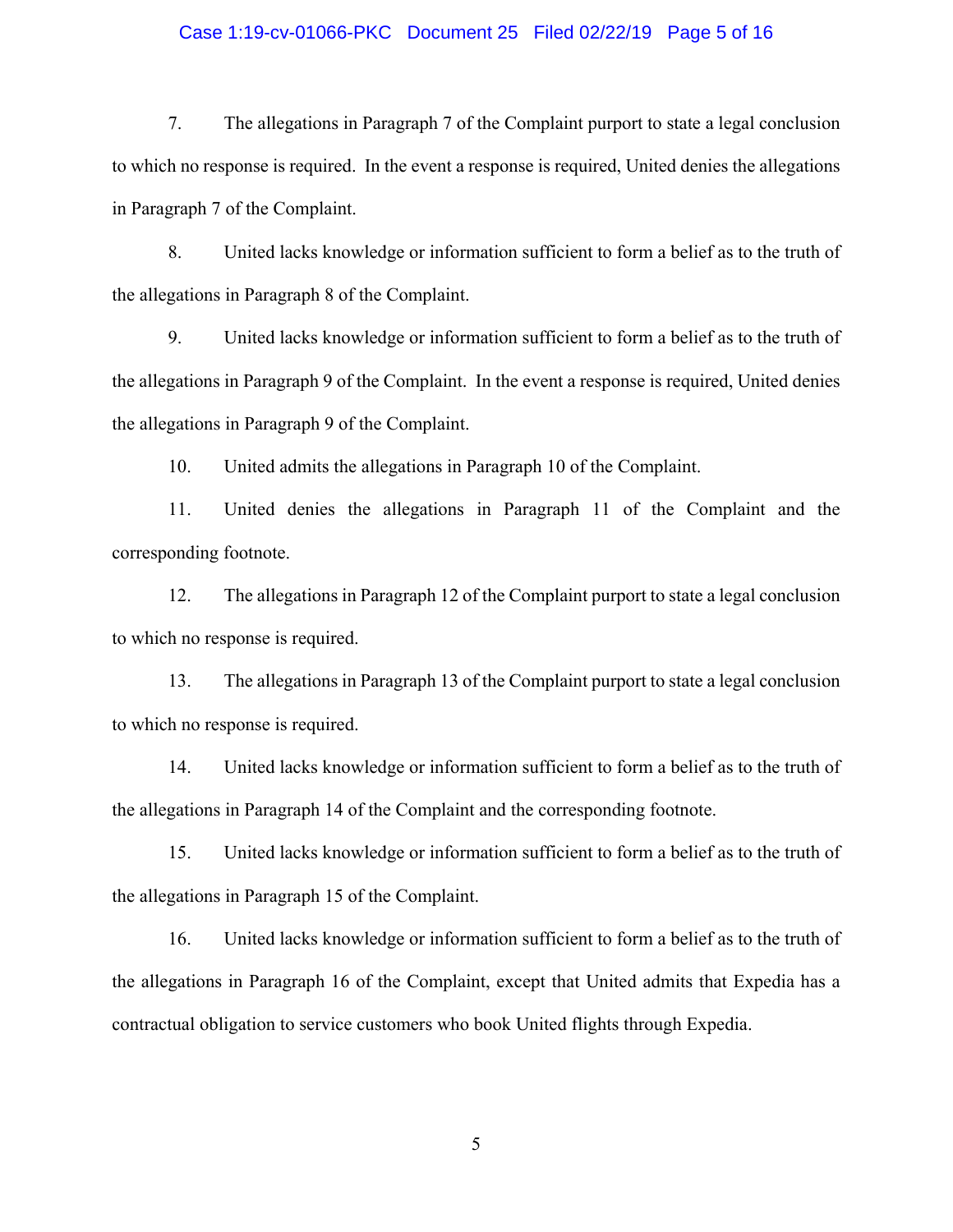## Case 1:19-cv-01066-PKC Document 25 Filed 02/22/19 Page 6 of 16

17. United lacks knowledge or information sufficient to form a belief as to the truth of the allegations in Paragraph 17 of the Complaint.

18. United lacks knowledge or information sufficient to form a belief as to the truth of the allegations in Paragraph 18 of the Complaint.

19. United lacks knowledge or information sufficient to form a belief as to the truth of the allegations in Paragraph 19. In the event a response is required, United denies the allegations in Paragraph 19 of the Complaint.

20. United lacks knowledge or information sufficient to form a belief as to the truth of the allegations in Paragraph 20 of the Complaint.

21. United lacks knowledge or information sufficient to form a belief as to the truth of the allegations in Paragraph 21 of the Complaint.

22. United lacks knowledge or information sufficient to form a belief as to the truth of the allegations in Paragraph 22. In the event a response is required, United denies the allegations in Paragraph 22 of the Complaint.

23. United lacks knowledge or information sufficient to form a belief as to the truth of the allegations in Paragraph 23. In the event a response is required, United denies the allegations in Paragraph 23 of the Complaint.

24. United admits that it entered into a Ticketing Agreement with Expedia effective as of September 1, 2011 regarding Expedia's sale of United flights and refers to the cited material for its complete content and context and otherwise denies the allegations in Paragraph 24 of the Complaint.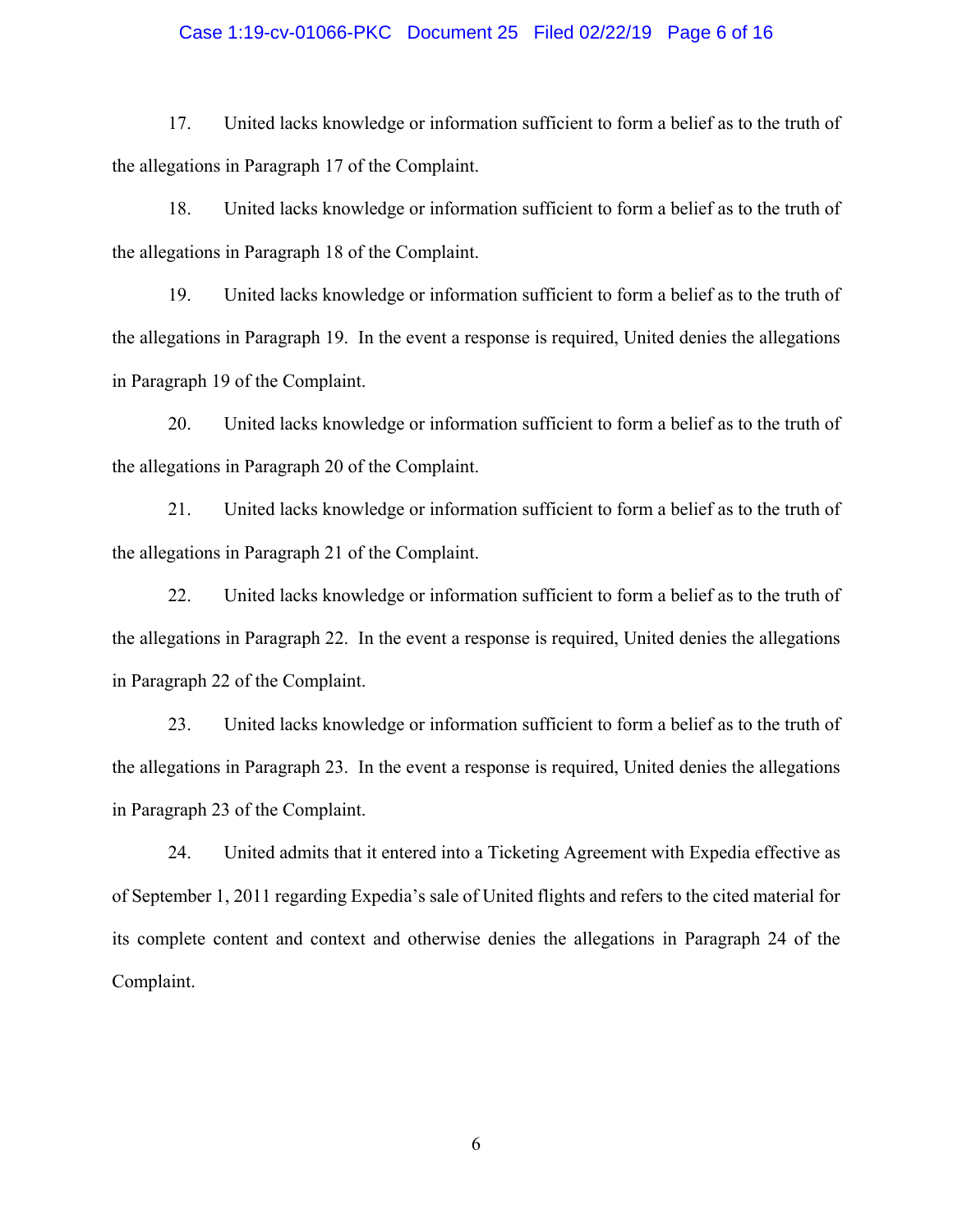#### Case 1:19-cv-01066-PKC Document 25 Filed 02/22/19 Page 7 of 16

25. United lacks knowledge or information sufficient to form a belief as to the truth of the allegations in Paragraph 25 of the Complaint, except that it admits that some Expedia customers book travel in advance of when travel is to occur.

26. The allegations in Paragraph 26 of the Complaint purport to state a legal conclusion to which no response is required. To the extent a response is required, United denies the characterizations of the Ticketing Agreement in Paragraph 26 of the Complaint.

27. The allegations in Paragraph 27 of the Complaint purport to state a legal conclusion to which no response is required. To the extent a response is required, United refers to the cited material for its complete content and context, but otherwise denies the allegations in Paragraph 27 of the Complaint.

28. The allegations in Paragraph 28 of the Complaint purport to state a legal conclusion to which no response is required. To the extent a response is required, United denies the allegations in Paragraph 28 of the Complaint and the corresponding footnote.

29. The allegations in Paragraph 29 of the Complaint purport to state a legal conclusion to which no response is required. In the event a response is required, United denies the allegations in Paragraph 29 of the Complaint and the corresponding footnote.

30. The allegations in Paragraph 30 of the Complaint purport to state a legal conclusion to which no response is required. In the event a response is required, United denies the allegations in Paragraph 30 of the Complaint.

31. The allegations in Paragraph 31 of the Complaint purport to state a legal conclusion to which no response is required. In the event a response is required, United denies the allegations in Paragraph 31 of the Complaint.

32. United admits the allegations in Paragraph 32 of the Complaint.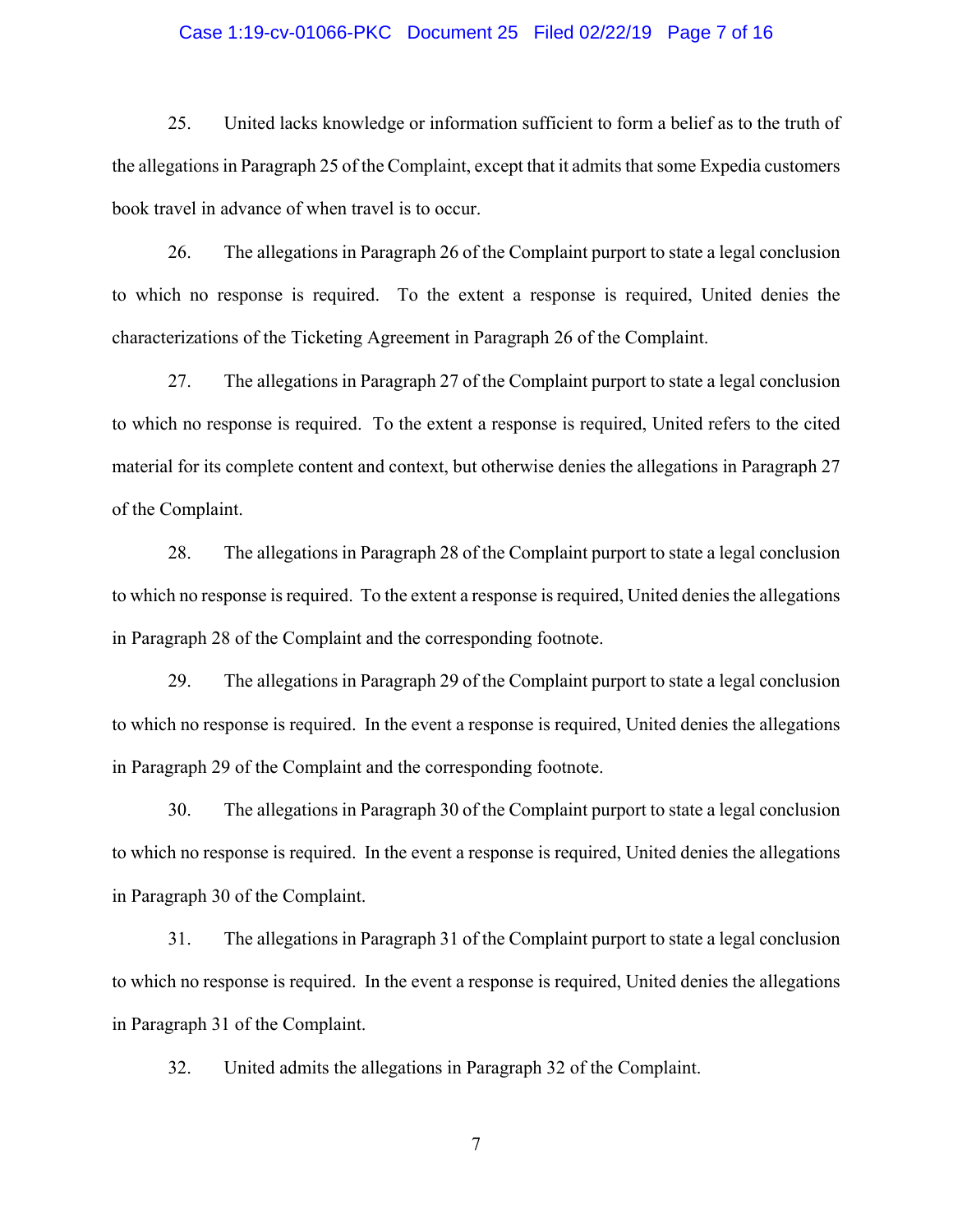### Case 1:19-cv-01066-PKC Document 25 Filed 02/22/19 Page 8 of 16

33. United denies the allegations in Paragraph 33 of the Complaint.

34. The allegations in Paragraph 34 of the Complaint purport to state a legal conclusion to which no response is required. In the event a response is required, United denies the allegations in Paragraph 34 of the Complaint and refers to the cited material for its complete content and context.

35. United denies the allegations in Paragraph 35 of the Complaint and refers to the cited material for its complete content and context.

36. The allegations in Paragraph 36 of the Complaint purport to state a legal conclusion to which no response is required. In the event a response is required, United denies the allegations in Paragraph 36 of the Complaint and refers to the cited material for its complete content and context.

37. The allegations in Paragraph 37 of the Complaint purport to state a legal conclusion to which no response is required. In the event a response is required, United lacks knowledge or information sufficient to form a belief as to the truth of the allegations in Paragraph 37 of the Complaint regarding Expedia's customers, refers to the cited material for its complete content and context and otherwise denies the allegations in Paragraph 37 of the Complaint.

38. The allegations in Paragraph 38 of the Complaint purport to state a legal conclusion to which no response is required. In the event a response is required, United lacks knowledge or information sufficient to form a belief as to the truth of the allegations in Paragraph 38 of the Complaint, except to admit that United has a more than seven-year relationship with Expedia.

39. United lacks knowledge or information sufficient to form a belief as to the truth of the allegations in Paragraph 39 of the Complaint.

40. United denies the allegations in Paragraph 40 of the Complaint.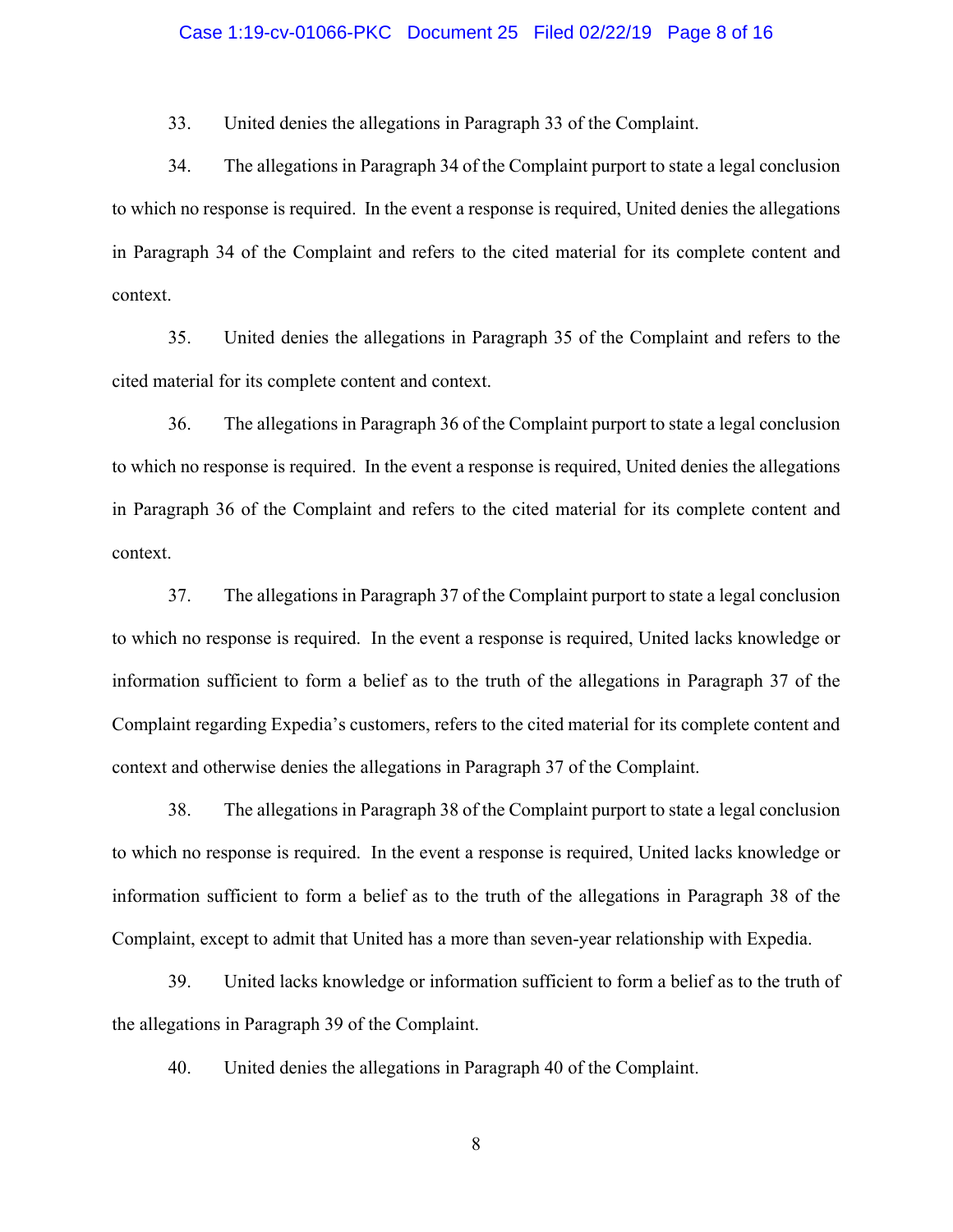## Case 1:19-cv-01066-PKC Document 25 Filed 02/22/19 Page 9 of 16

41. United denies the allegations in Paragraph 41 of the Complaint.

42. United denies the allegations in Paragraph 42 of the Complaint.

43. United denies the allegations in Paragraph 43 of the Complaint.

44. The allegations in Paragraph 44 of the Complaint purport to state a legal conclusion to which no response is required. In the event a response is required, United admits that it sent Expedia an email titled "legal notice" and refers to the cited material for its complete content and context and otherwise denies the allegations in Paragraph 44 of the Complaint.

45. United refers to the cited material for its complete content and context and otherwise denies the allegations in Paragraph 45 of the Complaint.

46. United denies the allegations in Paragraph 46 of the Complaint.

47. United denies the allegations in Paragraph 47 of the Complaint, except that it admits that Expedia's inability to service post-September 2019 United travelers caused and continues to cause United serious concern.

48. United denies the allegations in Paragraph 48 of the Complaint.

49. The allegations in Paragraph 49 of the Complaint purport to state a legal conclusion to which no response is required. In the event a response is required, United denies the allegations in Paragraph 49 of the Complaint.

50. United denies the allegations in Paragraph 50 of the Complaint.

51. United denies the allegations in Paragraph 51 of the Complaint.

52. United denies the allegations in Paragraph 52 of the Complaint.

53. United admits that United sent a letter to Expedia on February 1, 2019, refers to the cited material for its complete content and context and otherwise denies the allegations in Paragraph 53 of the Complaint.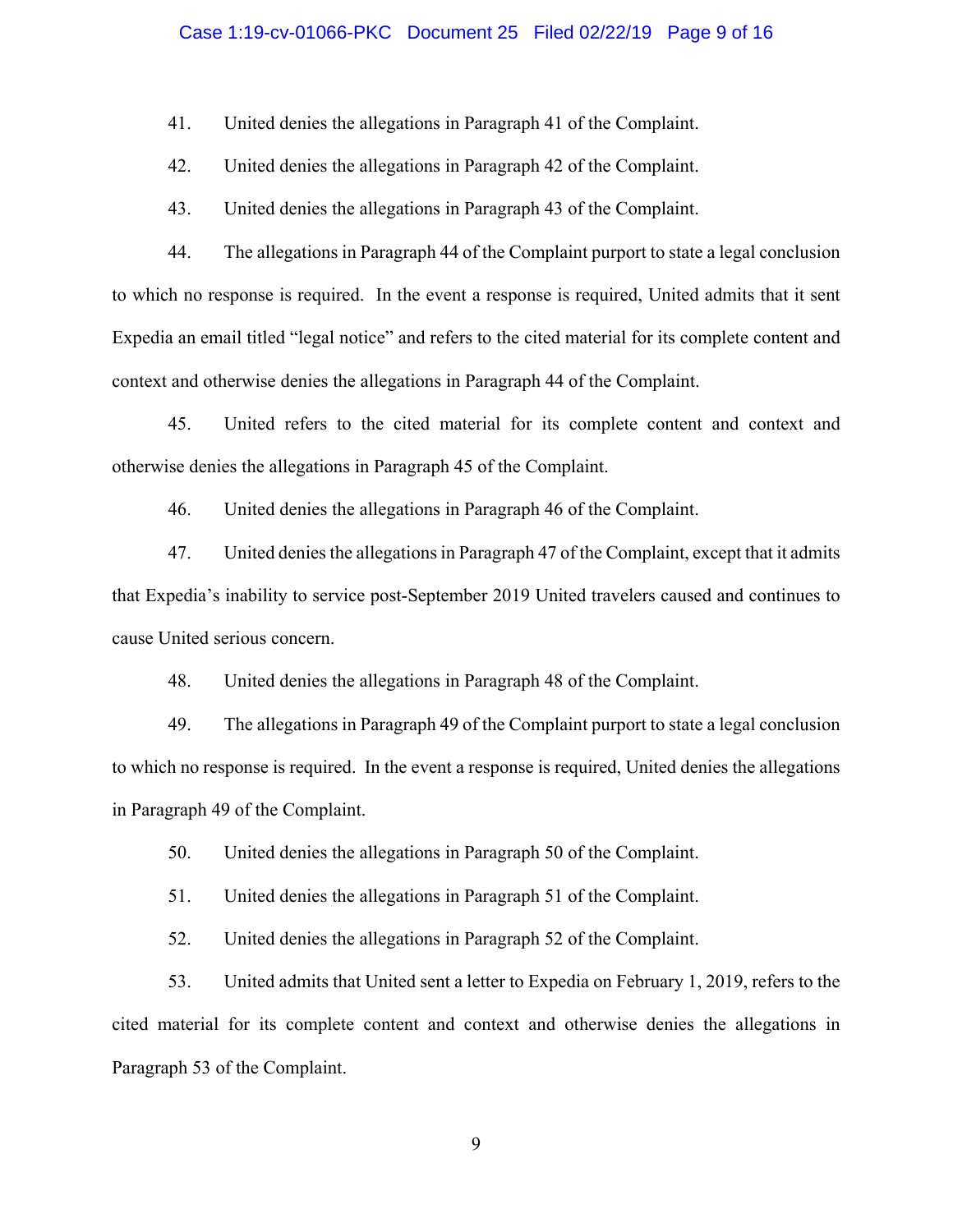#### Case 1:19-cv-01066-PKC Document 25 Filed 02/22/19 Page 10 of 16

54. United admits that its February 1, 2019 letter informed Expedia that Expedia's access to fares for post-expiration United travel will be suspended, but refers to the cited material for its complete content and context and otherwise denies the allegations in Paragraph 54 of the Complaint.

55. United denies that the purported text of the letter is complete, fair, and accurate, refers to the cited material for its complete content and context and otherwise denies the allegations in Paragraph 55 of the Complaint.

56. The allegations in Paragraph 56 of the Complaint purport to state a legal conclusion to which no response is required. In the event a response is required, to the extent that Paragraph 56 contains any factual allegations that relate to United, United denies them. To the extent that Paragraph 56 contains any factual allegations that do not relate to United, United denies having knowledge or information sufficient to form a belief as to the truth of the allegations and, therefore, denies the same.

57. The allegations in Paragraph 57 of the Complaint purport to state a legal conclusion to which no response is required. In the event a response is required, to the extent that Paragraph 57 contains any factual allegations that relate to United, United denies them. To the extent that Paragraph 57 contains any factual allegations that do not relate to United, United denies having knowledge or information sufficient to form a belief as to the truth of the allegations and, therefore, denies the same.

58. The allegations in Paragraph 58 of the Complaint purport to state a legal conclusion to which no response is required. In the event a response is required, to the extent that Paragraph 58 contains any factual allegations that relate to United, United denies them. To the extent that Paragraph 58 contains any factual allegations that do not relate to United, United denies having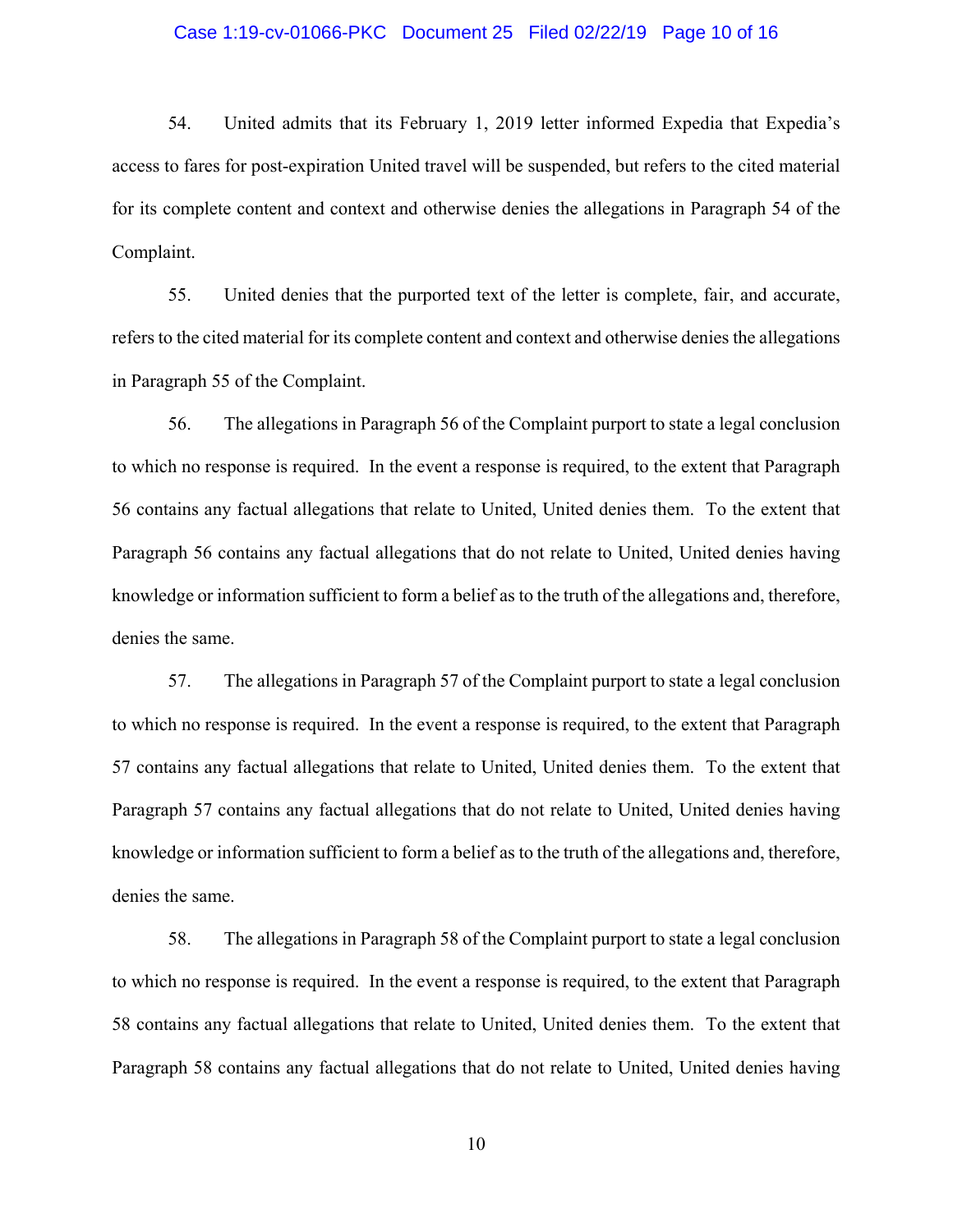#### Case 1:19-cv-01066-PKC Document 25 Filed 02/22/19 Page 11 of 16

knowledge or information sufficient to form a belief as to the truth of the allegations and, therefore, denies the same.

59. United denies the allegations in Paragraph 59 of the Complaint.

60. United lacks knowledge or information sufficient to form a belief as to the truth of the allegations in Paragraph 60 of the Complaint.

61. The allegations in Paragraph 61 of the Complaint purport to state a legal conclusion to which no response is required. In the event a response is required, United lacks knowledge or information sufficient to form a belief as to the truth of the allegations in Paragraph 61 of the Complaint.

62. The allegations in Paragraph 62 of the Complaint purport to state a legal conclusion to which no response is required. In the event a response is required, to the extent that Paragraph 62 contains any factual allegations that relate to United, United denies them. To the extent that Paragraph 62 contains any factual allegations that do not relate to United, United denies having knowledge or information sufficient to form a belief as to the truth of the allegations and, therefore, denies the same.

63. The allegations in Paragraph 63 of the Complaint purport to state a legal conclusion to which no response is required. In the event a response is required, United lacks knowledge or information sufficient to form a belief as to the truth of the allegations in Paragraph 63 of the Complaint.

64. The allegations in Paragraph 64 of the Complaint purport to state a legal conclusion to which no response is required. In the event a response is required, United lacks knowledge or information sufficient to form a belief as to the truth of the allegations in Paragraph 64 of the Complaint.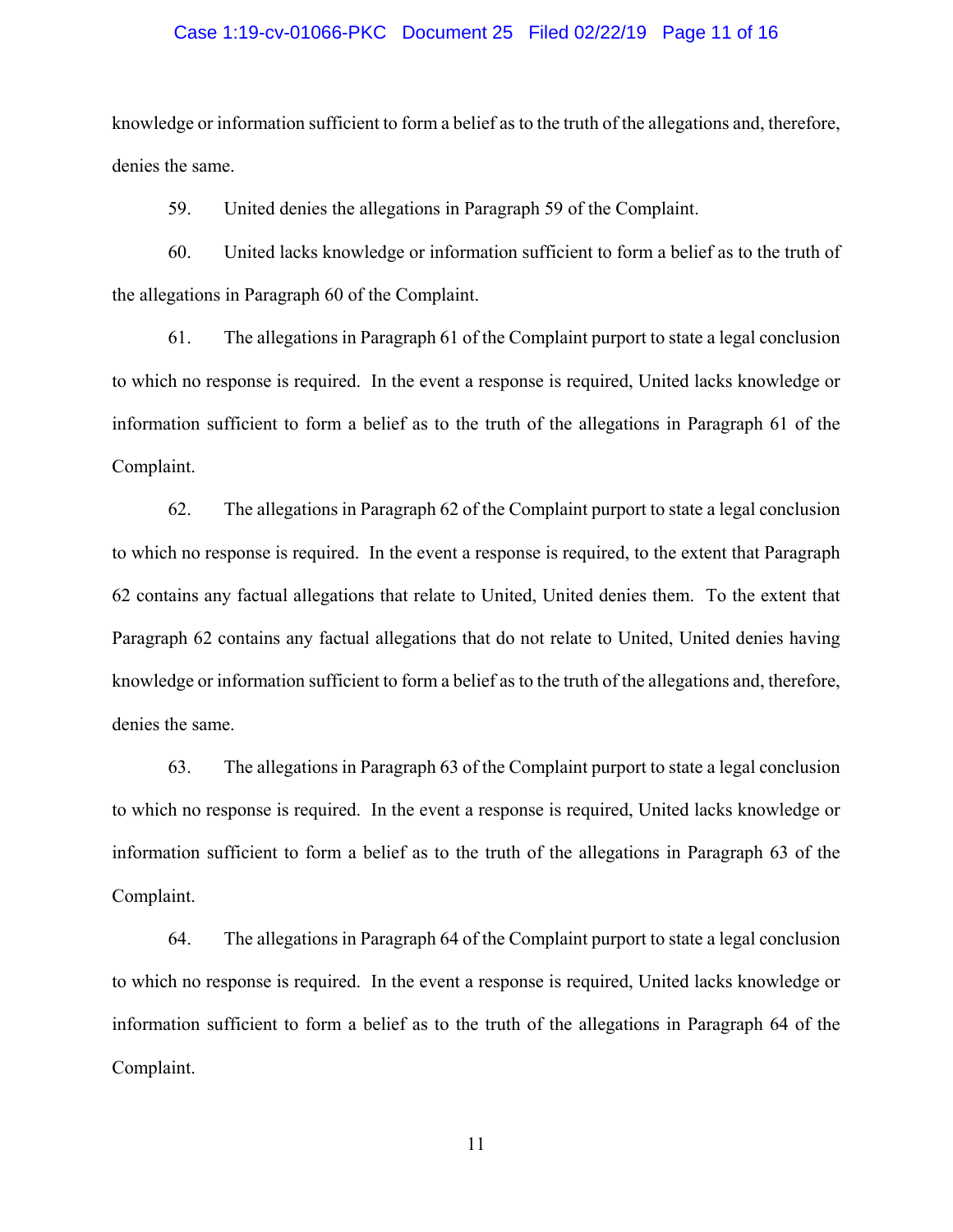## Case 1:19-cv-01066-PKC Document 25 Filed 02/22/19 Page 12 of 16

65. The allegations in Paragraph 65 of the Complaint purport to state a legal conclusion to which no response is required. In the event a response is required, United denies the allegations in Paragraph 65 of the Complaint.

66. The allegations in Paragraph 66 of the Complaint purport to state a legal conclusion to which no response is required. In the event a response is required, United denies the allegations in Paragraph 66 of the Complaint.

67. United lacks knowledge or information sufficient to form a belief as to the truth of the allegations in Paragraph 67 of the Complaint. In the event a response is required, United denies the allegations in Paragraph 67 of the Complaint.

68. United lacks knowledge or information sufficient to form a belief as to the truth of the allegations in Paragraph 68 of the Complaint. In the event a response is required, United denies the allegations in Paragraph 68 of the Complaint.

69. United denies the allegations in Paragraph 69 of the Complaint.

70. The allegations in Paragraph 70 of the Complaint purport to state a legal conclusion to which no response is required. In the event a response is required, United denies the allegations in Paragraph 70 of the Complaint.

71. United lacks knowledge or information sufficient to form a belief as to the truth of the allegations in Paragraph 71 of the Complaint.

72. United lacks knowledge or information sufficient to form a belief as to the truth of the allegations in Paragraph 72 of the Complaint.

73. The allegations in Paragraph 73 of the Complaint purport to state a legal conclusion to which no response is required. In the event a response is required, United lacks knowledge or information sufficient to form a belief as to the truth of the allegations in Paragraph 73 of the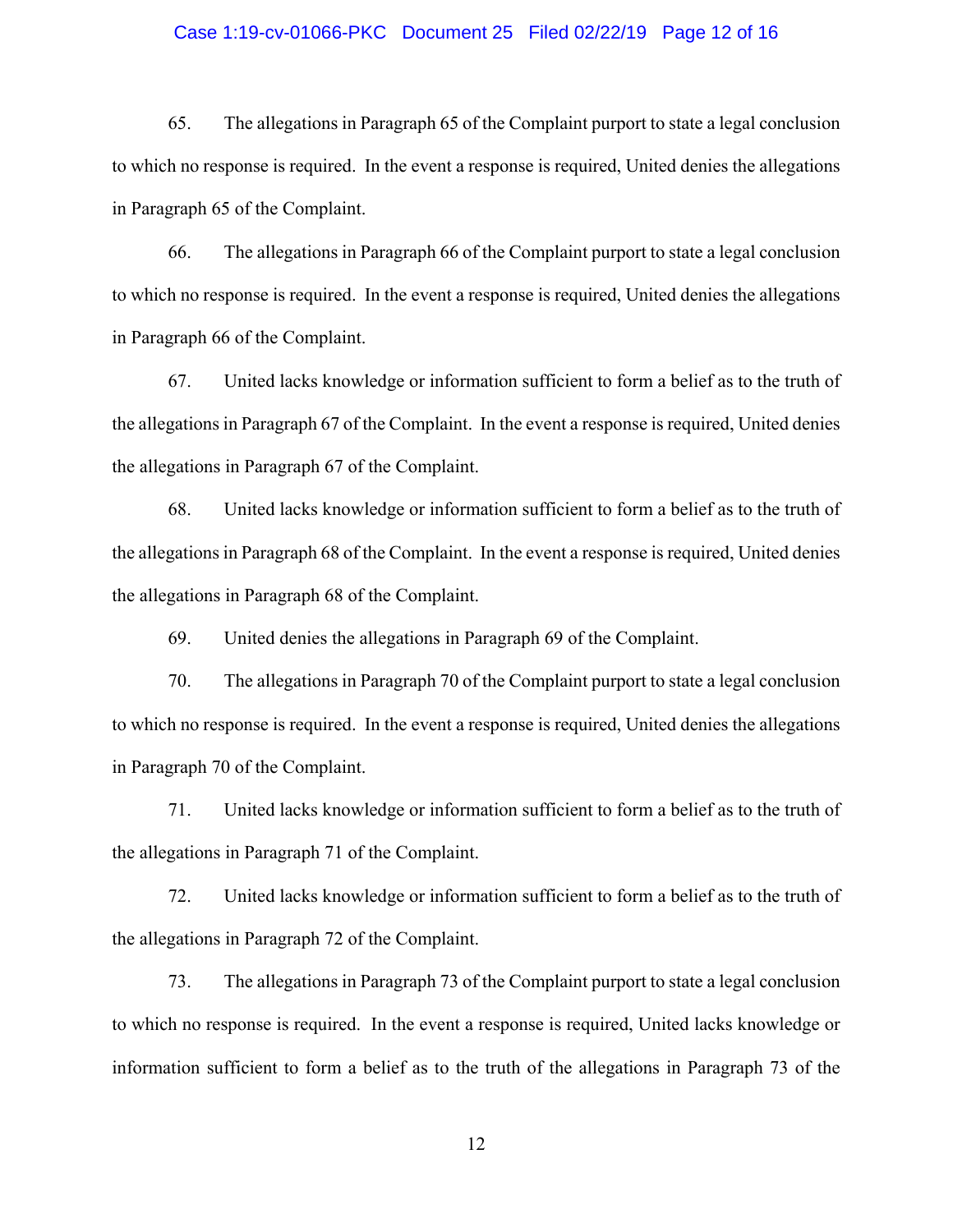#### Case 1:19-cv-01066-PKC Document 25 Filed 02/22/19 Page 13 of 16

Complaint regarding Expedia's customers and otherwise denies the allegations in Paragraph 73 of the Complaint.

74. United repeats and restates its answers set forth in the proceeding Paragraphs, inclusive, as though fully set forth herein.

75. The allegations in Paragraph 75 of the Complaint purport to state a legal conclusion to which no response is required. In the event a response is required, United refers to the cited material for its complete content and context and otherwise denies the allegations in Paragraph 75 of the Complaint.

76. The allegations in Paragraph 76 of the Complaint purport to state a legal conclusion to which no response is required. In the event a response is required, United refers to the cited material for its complete content and context and otherwise denies the allegations in Paragraph 76 of the Complaint.

77. United admits that United's February 1, 2019 letter informed Expedia that Expedia's access to fares for post-September 30, 2019 United travel will be suspended, refers to the cited material for its complete content and context and otherwise denies the allegations in Paragraph 77 of the Complaint.

78. The allegations in Paragraph 78 of the Complaint purport to state a legal conclusion to which no response is required. In the event a response is required, United denies the allegations in Paragraph 78 of the Complaint.

79. The allegations in Paragraph 79 of the Complaint purport to state a legal conclusion to which no response is required. In the event a response is required, United denies the allegations in Paragraph 79 of the Complaint.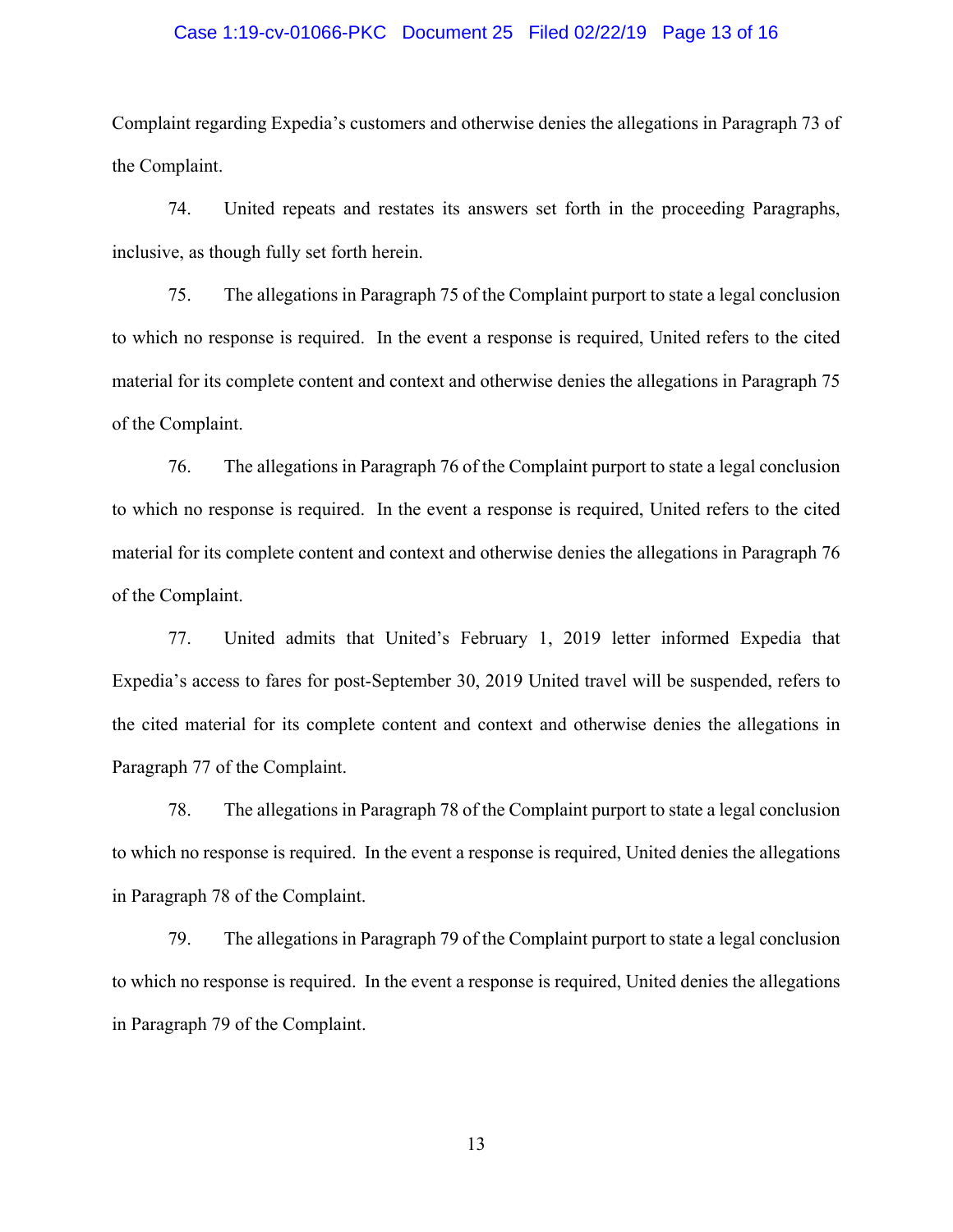#### Case 1:19-cv-01066-PKC Document 25 Filed 02/22/19 Page 14 of 16

80. The allegations in Paragraph 80 of the Complaint purport to state a legal conclusion to which no response is required.

81. The allegations in Paragraph 81 of the Complaint purport to state a legal conclusion to which no response is required.

82. United repeats and restates its answers set forth in the proceeding Paragraphs, inclusive, as though fully set forth herein.

83. The allegations in Paragraph 83 of the Complaint purport to state a legal conclusion to which no response is required. In the event a response is required, United refers to the cited material for its complete content and context and otherwise denies the allegations in Paragraph 83 of the Complaint.

84. The allegations in Paragraph 84 of the Complaint purport to state a legal conclusion to which no response is required. In the event a response is required, United refers to the cited material for its complete content and context and otherwise denies the allegations in Paragraph 84 of the Complaint.

85. The allegations in Paragraph 85 of the Complaint purport to state a legal conclusion to which no response is required. In the event a response is required, United refers to the cited material for its complete content and context and otherwise denies the allegations in Paragraph 85 of the Complaint.

86. The allegations in Paragraph 86 of the Complaint purport to state a legal conclusion to which no response is required. In the event a response is required, United denies the allegations in Paragraph 86 of the Complaint.

87. The allegations in Paragraph 87 of the Complaint purport to state a legal conclusion to which no response is required.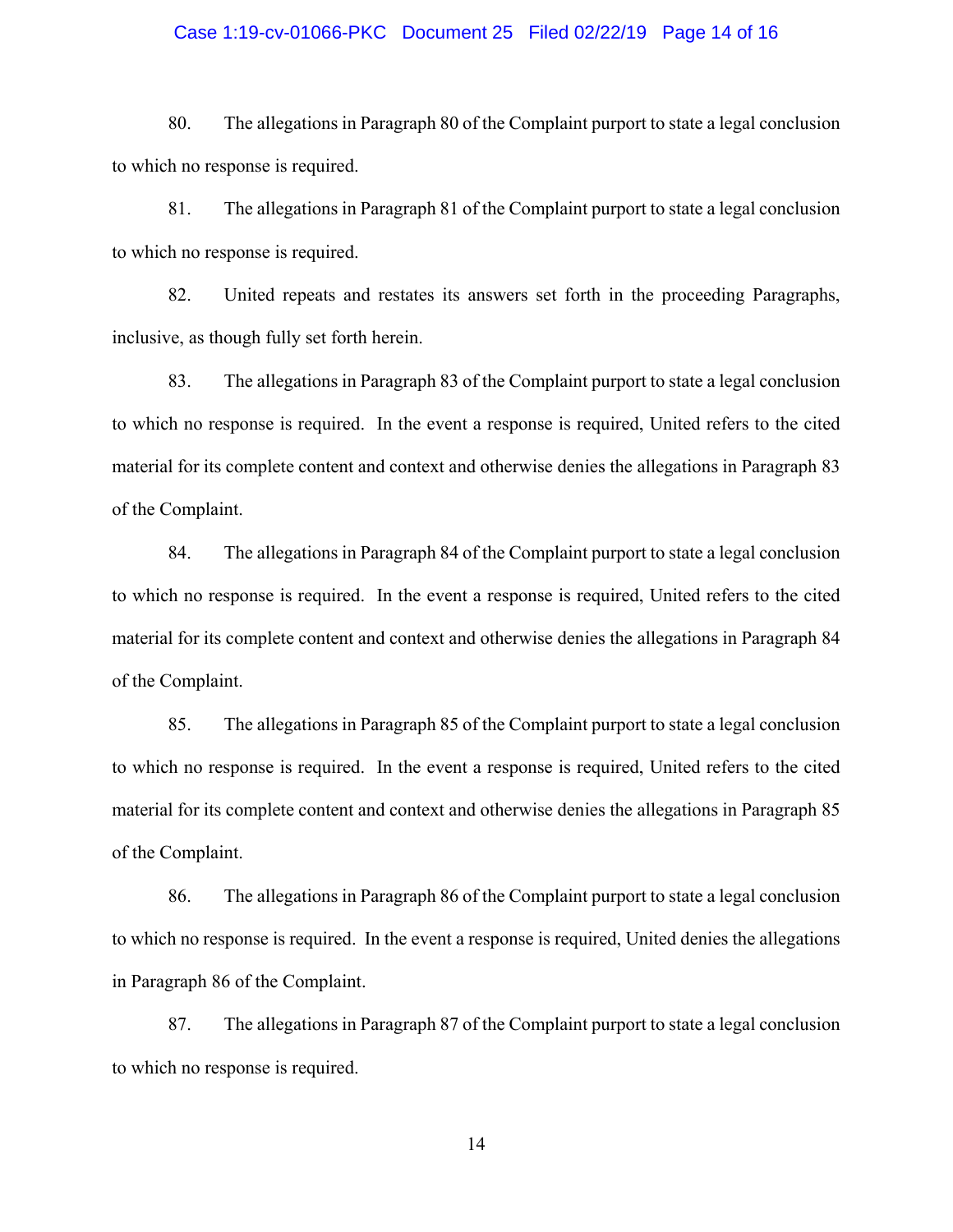United denies all other contentions in the Complaint that are not expressly admitted herein.

## **AFFIRMATIVE DEFENSES**

Without admitting liability as to any of the claims asserted in the Complaint, and without assuming the burden of proof on any claims, defenses, or legal or factual issues that otherwise would rest with Plaintiff, United asserts the following affirmative and other defenses. United's investigation in this matter is ongoing, and United reserves the right to supplement or modify any portion of this Answer, including, but not limited to, by asserting additional affirmative or other defenses or claims not yet asserted herein.

## **FIRST AFFIRMATIVE DEFENSE**

The Complaint fails to state any claim upon which relief may be granted.

## **SECOND AFFIRMATIVE DEFENSE**

 The Complaint, and each and every purported cause of action therein, is barred by Plaintiff's own breaches of the parties' contract.

#### **THIRD AFFIRMATIVE DEFENSE**

United's alleged actions and/or alleged failures to act, as set forth in the Complaint were excused, in whole or in part, by the acts or omissions of Expedia.

## **FOURTH AFFIRMATIVE DEFENSE**

The Complaint, and each and every purported cause of action alleged therein, is barred by Expedia's own conduct, actions, and inactions under the doctrine of unclean hands.

#### **FIFTH AFFIRMATIVE DEFENSE**

The damages sought in the Complaint are speculative, conjectural, not recoverable, and without any basis in law or fact, including because Expedia has failed to act reasonably to mitigate its claimed damages, if any.